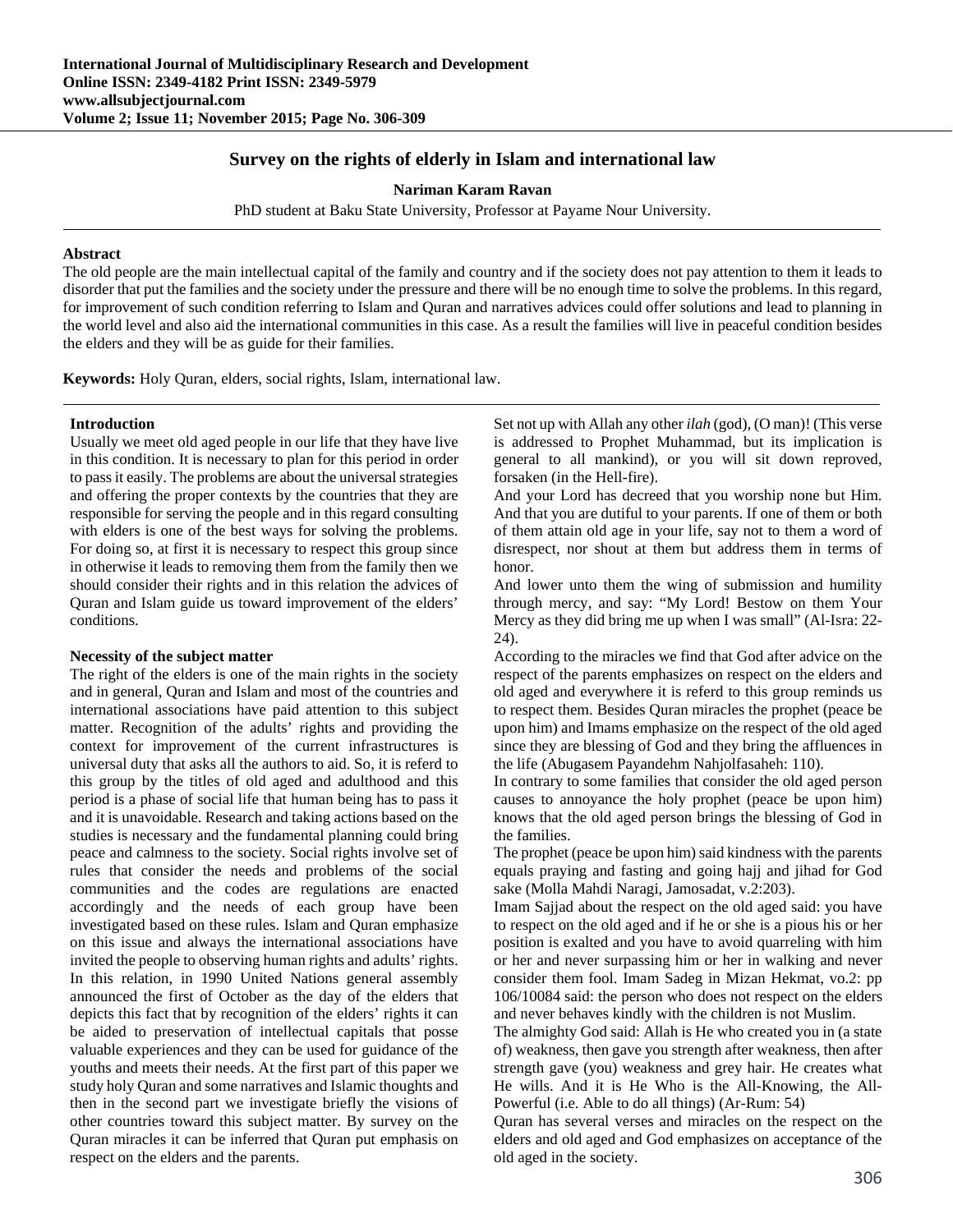# **Reality of the life of the elders**

According to the reports we see that in spite of recommendation of Islam and announcement of international associations unfortunately, most of the old aged group needs have been remained unsolved and they have no ideal conditions. So, it is necessary to take actions and offer solutions to solve their problems. Elimination of health problems, solving economic problems and providing proper conditions are considered as the important issue. By referring to divine codes and civil codes and collaboration of the societies these problems can be solves. We know that assigning one day to the elders and establishing annual convections could solve their problems and meet their needs. Inattention to the intellectual capitals leads to significant problems for the nations.

Thus, in the studies on the emotional needs of the old aged and the fundamental spiritual needs necessitate this fact that the families should care about their elders and pay attention to their needs in the mechanistic life. It does not mean to provide material needs and ignore their spiritual needs. As before said they should be considered from all aspects and pay attention to their emotional needs. The families are expected to behave correctly with the elders since it leads to content of God. Shahriyar has written on this subject:

> I hold the youth as the candle to find the way But I could not find it and I lost the youth Now, I am wishful as I am old To return to youth To find the way of youth Also, Nizami has composed this poem: The old aged is bent that they seeks youth on the soil

So, if the elders are accepted their thoughts and ideas are used in planning and they act as guides of the youths in training of the children and transferring of their experiences to next generations. On other hand, some people believe that the adulthood is affected by internal and mental and social and physical factors and in their opinion, it is possible that some people in old age be active and never feel that they are old(Interpretation of some authors in Islamic texts, 1990.v.11:38).

So, the house of elders is a new phenomenon that offers accepted services and some of the old aged persons choose to live there. Some people believe that this institution has negative effect and indeed, they have been built for individuals who have no children and they cannot live with their relatives and these associations are the last option.

Unfortunately, the elders do not have positive vision toward these institutes and they avoid there and consider them as place of determinism. Although, some elders live there but they expect that they will leave there and sometimes they protest and their children do not pay attention to their conditions (Ali Gaemi, family and the old aged problems,  $1987:178$ )<sup>[7]</sup>.

As before said these institutes never solve their problems although, mechanistic life has led that the children transfer their parents to these centers but we should be careful about the effect of such centers in supporting of the elders so the best way to protecting the elders is living in the family. It seems that the elders and old aged live in the family in cease of having conditions and the family chooses the best and rational way. We know that they have own difficulties and need to sympathy and kindness.

In this case, providing welfare equipments for filling their free times can be the best option for this group. In this regard, Islam has offered the best way to live in family since selection of the place to live is effective in the healthy life and as a result the people do not suffer from mental disorders. In this relation, Quran in miracle 15 of verses Al- Ahgaf says:

And we have enjoined on man to be dutiful and kind to his parents. His mother bears him with hardship and she brings him forth with hardship, and the bearing of him, and the weaning of him is thirty (30) months, till when he attains full strength and reaches forty years, he says: "My Lord! Grant me the power and ability that I may be grateful for Your Favor which You have bestowed upon me and upon my parents, and that I may do righteous good deeds, such as please You, and make my off-spring good. Truly, I have turned to you in repentance, and truly, I am one of the Muslims (submitting to Your Will)" (Al- Ahgaf: 15).

Imam Sajjad in Sahifeh Sajjadieh writes about the right of the parents and says: O, my God let me to be kind with my parents and do beneficence. O, my God, let me to obey my parents since goodness is pleasant for me as it like that I drink the cold water when I am thirsty. My God let their goodness be significant in my mind although it is less (Sahifeh Sajjaideh, 1391:141-142).

It should be pointed that we have to accept the elders and their expectations so it is necessary to plan to meet their needs and solve their problems since old age is a life phenomenon and it requires specific care and attention by the family and the society and in case of ignorance it leads to disorders and irrevocable results and problems. If we consider this issue we will see that our relationship with elders is meaningful and it influence our life. In this regard, I refer to the opinions of Mr. Ahmadi on the rights and duties of the children on the parents that originated from Quran and authentic narratives. He believes that the parents have 80 rights on their children that 40 of them is about life and 40 of them is on the time of death and the rights on life are: 1-ten rights about body, ten rights about tongue, ten rights about heart, ten rights about property. Ten rights about body are 1-serving and respecting, sitting in front of them and never sitting behind them, do their orders and avoid if the religion prevent them, fast for good deed by permit of them, never travel without their permission, when they come stand and never sit whenever they let, walk behind them expect on the ice and dangerous places and darkness, look them kindly and serve them.

Ten rights in tongue: speak softly, never speak loudly, never be rude and never call them by their names, never interrupt them, never reject their ideas and never call them rudely, never disobey them, speak politely, pray them and demand them to pray about you.

Ten rights on the heart: be kind with them, love them although they are in economic hardship, if you think they misbehave you, and if they never be kind with you, be happy by their happiness, never irritate by their misbehave and speech, never oppress them if they oppressed you, never complain about them if they hit you, act for their content and demand God they have long life.

Ten rights on property: provide their clothes before prepare your clothes, feed them by your food, pay their debates, pay their cost of the journey and send them to hajj and if they died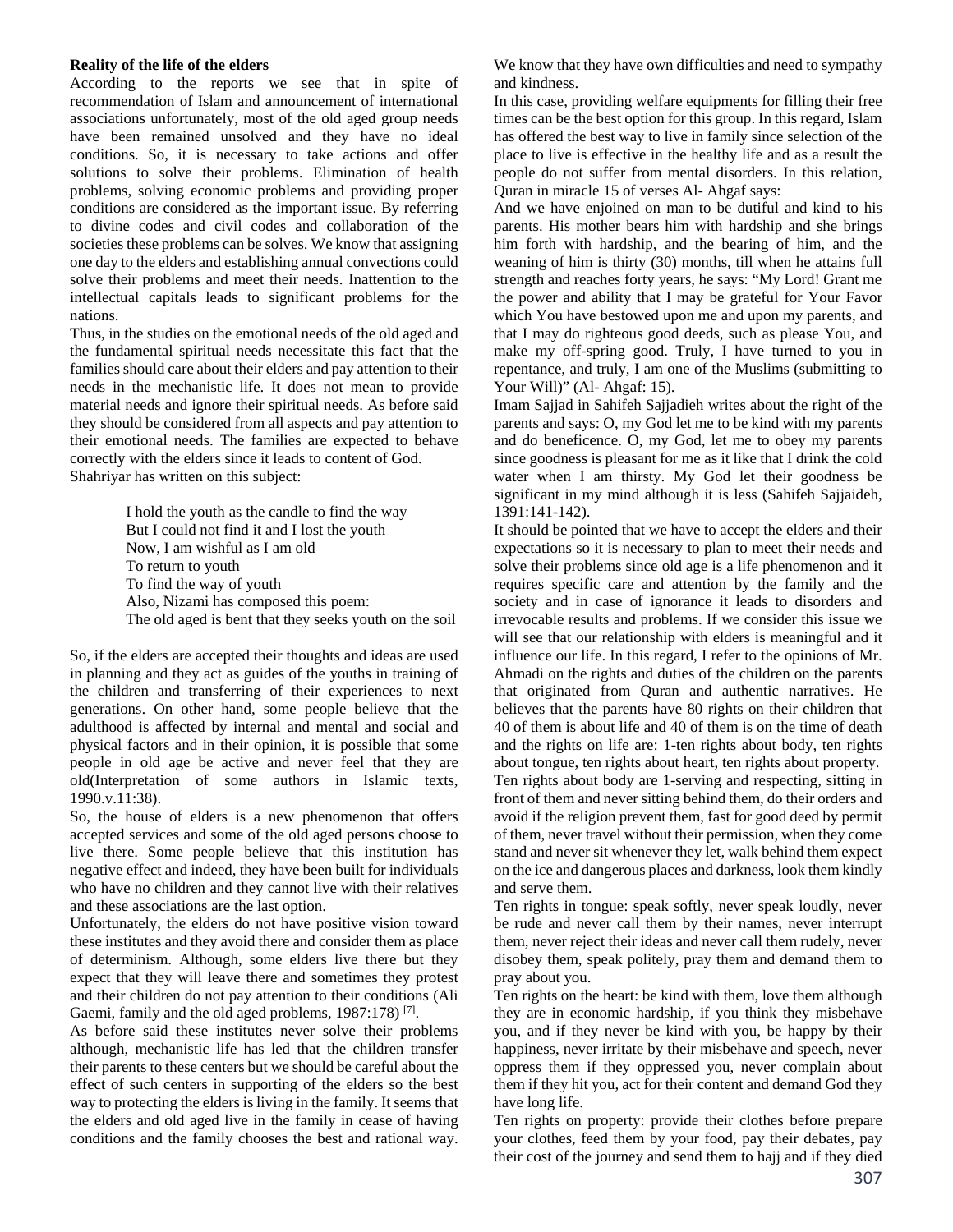hire someone to say prayer for them or do yourself, buy them house if they do not have, meet their economic needs, do their affairs and offer them properties (www. beytoote.com).

As it was said if we could meet the old aged needs and demands goodness from God undoubtedly, we observe part of their rights in the family and this conduct leads to content of God. All children are responsible for providing the eldersneeds and it could help the society.

# **The elders and international law**

Concerning to the human rights in the introduction of Universal Declaration of Human Rights it is written that any human has rights and recognition of the equal rights and transferability of rights constitute the foundation of the liberty, peace and justice in the world. These human rights should be recognized in the framework of law and expanded from the education perspective. If we consider the elders rights from this standout we observe that the dignity and status of the elders is protected. Skinner the famous American psychologist believes that adulthood is similar to foreign land and if you are prepared there will be pleasant. The largest international organization, United Nations has approved the programs for increase of the retirement salary, improvement of economic status of the elders in all over the world and invited the countries to observe their rights. In Islamic republic of Iran in code 21 of constitutional law paragraph four stipulates insurance of the widows and old women and also, in code 21 considers social security from retirement, illness and adulthood security from retirement, illness and perspectives(Constitutional law, Jihnagir Mansur, 47th edition).

The report of the United Nations depicts that the population of upper than 60 years in the world will reach one milliard in the future. The population fund of United Nations and Help Each International Organization believes that the population of elders is increasing relative to other age group that they need to specific care, health care and provisions.

The experts' researches show that for the first time in 2000 the number of the population upper than 60 years is higher than children lower than 5 years and by this trend until 2050 the old aged population will higher than population under 15 years. This issue depicts that the countries should plan for encountering this problem otherwise it leads to unpleasant consequences. Fortunately, in some countries the anthropologic conducts have been taken. In Islamic Republic of Iran an association has been established for improvement of the adults' conditions and the plan of empowering of the elders and retirees has been implemented. In China when the children grow up they have to support their parents and the individuals who avoid this duty are punished in Japan the experience of the elders is used in technology and scientific scopes and they have day of old aged. In supporting the adults' rights in Canada and England the governments have established free centers for adults.

The secretariat of United Nations Organization believes that elders play an important role in communities as equal as the supervisors and care takers so they should be supported against misuse.

But in the meantime, the UN General Assembly in resolution 91.46 dated  $18<sup>th</sup>$  December 1991<sup>[13]</sup> in the context of the elderly are the most important rights that aged to be included Articles 6-1 of access to food, water, shelter and clothing, adequate health care, social support and self-reliance through income

families and have a job or income opportunities to acquire other businesses and to participate in the timing of business practices to leave and access to proper educational programs and live in secure places proportionate with the elders conditions. Also, in article 6 it is stipulated that the elders should access to equipments whenever they want.

But the fact that many elderly people and the provision of housing and basic amenities of life are faced with many difficulties to achieve the above rights by the public.

So, the articles 7-9 refer to living the elders with the family and community and participation in implementation of the plans that affect their rehabilitation and welfare and transferring their experiences to the next generation. These articles refer to accessibility to the community and volunteer services in accordance with the interests and abilities of the elders and movements and establishing assemblies for the elders. That many countries are trying to create media experiences of the elderly with the younger generation and they are successful do not depend on the activities of other countries.

Concerning to supporting the elders articles 10-14 emphasize on supporting of the families and community based on the cultural values and access to the health in order to establish physical and mental and emotional health and delaying the onset of disease, access to social and legal services for independence of the elders and using health care for supporting and employing supportive centers aids and establishing social and psychological motivations. In article 14 it is referd to human rights, liberty, dignity, beliefs and privacy and decision making about quality of life and health care. In articles 15 and 16 of General Assembly resolution stating in substance that the elderly are able to achieve self-assembly and self-actualization should have opportunities for the full development of their potential disabilities. Finally, articles 17-18 stipulate on respectful life, security, liberty and avoiding physical and mental misuse and emphasize on just behavior with elders without considering age, gender, race, inability and other conditions and economic status. We hope for improvement of the elders conditions in communities.

# **Conclusion**

By survey on the life of the old men and old women and confirmation with the modern life we find that the relationship between the children and parents has been weakened and they live alone or they live in adult centers that this issue has been let to discontent of the adults. So, in order to prevent such problems and return the old aged to the family we need to recognize their rights and do the Islam and Quran orders and enactment of the rules and exchange of the ideas among the countries. We hope that to provide intimate family and as a result recognize the human rights.

# **References**

- 1. The Holy Quran, verse Isra miracles 23 and 24
- 2. The Holy Quran Ar-Rum, 54.
- 3. The Holy Quran, verse Ahqaf, 15.
- 4. Abulgasem Pyandeh, Nahj Alfsahh publication of the Institute for Research and Education, 222, 1110.
- 5. A group of authors Detailed examples in the Islamic book, 11, 38.
- 6. Ahmadi www. beytoote. Com
- 7. Ali Ghaemi, Family and elders Issues, Parents and teachers association, 1987, 278.